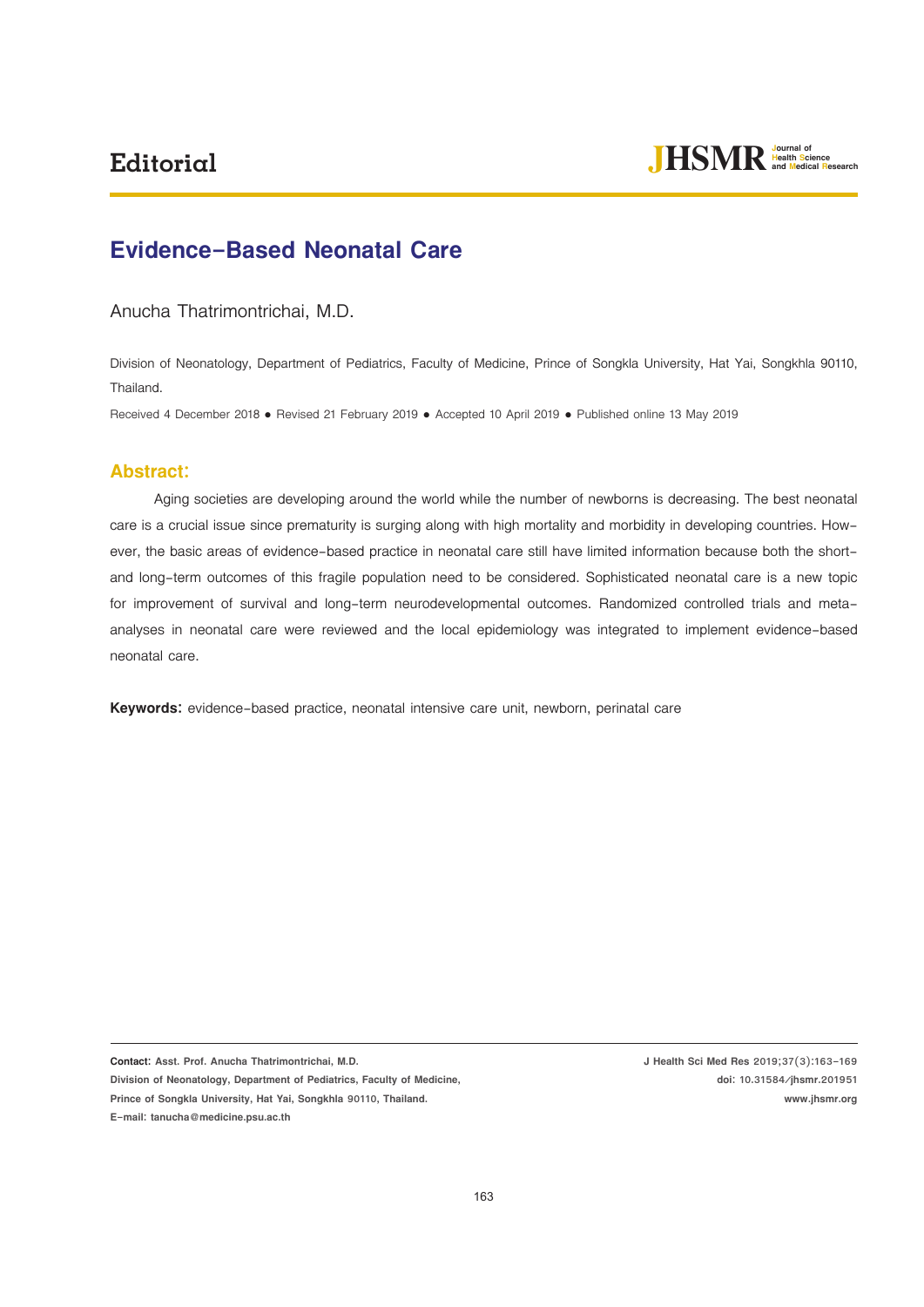## **Introduction**

Knowledge of neonatal practice is rapid growing in evidence-based medicine. Many clinical trials were done to determine the best neonatal care available and decrease the mortality and morbidities, especially in prematurity.<sup>1,2</sup> Preterm neonates present vast and challenging problems for clinicians, pediatricians, and neonatal nurses. $2$  We reviewed clinical trials from randomized controlled trials and meta-analyses that included neurologic, respiratory, cardiovascular, gastrointestinal tract disorders, and sepsis in neonates.

#### **Neurologic disorders**

Neonatal survivals have improved around the world, especially in very low birth weight infants (VLBW, birth weight less than 1,500 grams); however, neurodevelopmental outcomes are challenging for neonatal teams. Neuroprotective benefits in prematurity and asphyxia are a hope for the parents and clinicians.

Antenatal magnesium sulphate (MgSO4) for fetal neuroprotection can be given close to the planned or expected preterm birth to reduce the burden of death and cerebral palsy (CP) in very preterm infants. The loading dose of MgSO4 in the clinical trials was 4 grams with or without a 1-2 gram(s)/hour as the maintenance dose. There was a significant reduction in the risk of death or CP with MgSO4 treatment in preterm births (<37 weeks' gestation) compared with no treatment [relative risk (95% confidence interval), RR (95% CI) 0.86 (0.75, 0.99)]. Moreover, a strong protective effect from MgSO4 treatment was found in CP survivors [RR (95% CI) 0.68 (0.53, 0.87)] $^3$  and in moderate to severe CP babies who were almost <34 weeks' gestation the protective effect was from 2.1% to 1.3% [RR  $(95\% \text{ Cl}) \space 0.61 \space (0.42, 0.89)$ ].<sup>4</sup> The American College of Obstetricians and Gynecologists and the Society for Maternal-Fetal Medicine support the short-term use of magnesium sulfate in fetal neuroprotection before anticipated early preterm (less than 32 weeks of gestation) delivery.<sup>5</sup> Routine practice should be considered from the aspects of benefit or incidence of outcome. If the incidence of moderate to severe CP in your hospital is less than 1.3%, routine prophylaxis in a fetus who is less than 34 weeks may not be needed. Early prophylactic therapy using recombinant human erythropoietin (rhEPO) in preterm infants after birth (almost less than 32 weeks' gestation within the first 48–96 hours and applied in lower doses 1,200–1,750 IU/kg per week) reduced the incidence of children with Mental Developmental Index (MDI)<70 from 15.7% to 8.4% at 18 to 24 months of corrected age [RR (95% CI) 0.51 (0.31, 0.81)].<sup>6</sup> Besides antenatal MgSO4 and neonatal rhEPO, "prophylactic antibiotics with intact membranes" or "repeat doses compared with a single course of antenatal corticosteroids" for women at risk of preterm labor do not clearly impact fetal neuroprotection.<sup>7</sup>

Therapeutic hypothermia (core temperature 33- 34 °C within 6-hour postnatal age for 72 hours followed by re-warming at 0.5 °C per hour) for ≥35 weeks' gestation neonates with evidence of intrapartum asphyxia and moderate to severe encephalopathy reduced the mortality or major neurodevelopmental disability at 18 months of age by 61.4% to 46.0% [RR (95% CI) 0.75 (0.68, 0.83)] but there were significant statistical differences of adverse effects that increased sinus bradycardia and thrombocytopenia in the hypothermia group.<sup>8</sup> However, cooling to lower than 33.5 °C or cooling for longer than 72 hours initiated at 6 to 24 hours after birth did not decrease death or moderate to severe disability at 18 months of age.<sup>9,10</sup> The long-term outcome of patients who survived total body hypothermia at 6 to 7 years of age had an intelligence quotient score of ≥85 or more [RR (95% CI) 1.31 (1.01, 1.71)] from 39.4% to 51.7%.<sup>11</sup> The use of adjunct therapies, that include xenon, darbepoetin, erythropoietin, topiramate, levetiracetam, phenobarbital, N-acetylcysteine or melatonin, needs more new clinical trials for moderate to severe encephalopathy.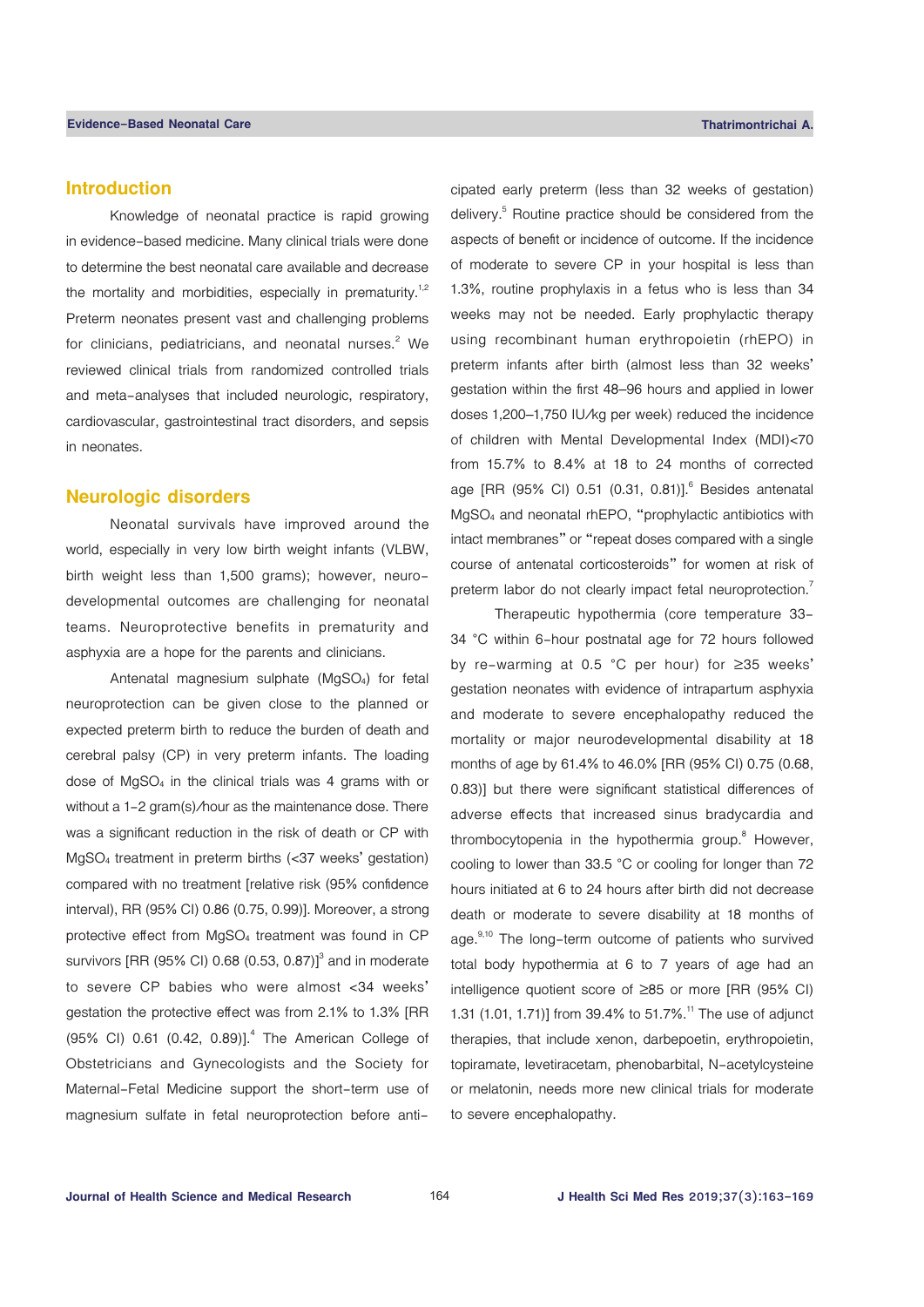In conclusion, antenatal MgSO<sub>4</sub> and neonatal rhEPO are the neuroprotections in the preterm fetus and neonate as well as moderate to severe CP (<34 weeks) and neurocognitive outcome (<32 weeks), respectively. Therapeutic hypothermia (≥35 weeks) prevented death and neurocognitive outcomes in both the short- and longterm studies.

#### **Respiratory disorders**

Respiratory distress is the most common problem in the neonatal intensive care unit (NICU) which includes bronchopulmonary dysplasia (BPD), apnea of prematurity, and use of non-invasive ventilation (NIV). Prevention of long-term respiratory complications reduces mortality, home therapy, length of stay, and hospital cost.

Systemic postnatal corticosteroids prevented BPD in preterm infants (<37 weeks) but we should be aware of the incidence of CP if corticosteroids are commenced within the first seven days of life. $12,13$  Inhaled postnatal corticosteroids prevented BPD among survivors in VLBW infants particularly in patients who began during the first two weeks after birth<sup>14</sup> but there was no significant difference if started after the first week of life.<sup>15</sup> Nonetheless, there is no evidence that inhaled corticosteroids are better than systemic corticosteroids for ventilatordependent preterm infants.<sup>16</sup>

Methylxanthine therapy reduced apnea and the use of intermittent positive pressure ventilation (IPPV) in the first two to seven days in preterm infants with recurrent apnea.17 Caffeine prevented postoperative apnea and bradycardia and episodes of oxygen desaturation in growing preterm infants who underwent general anesthesia for surgery.18 Methylxanthines increased the chances of successful extubation of preterm infants within one week of age.19 The results of this review did not support the use of prophylactic caffeine for preterm infants at risk of apnea.<sup>20</sup>

In the Caffeine for Apnea of Prematurity (CAP) trial, caffeine citrate (20 mg/kg for loading then 5-10 mg/kg for maintenance, dose of caffeine base=half dose of caffeine citrate) therapy for apnea of prematurity reduced the rates of bronchopulmonary dysplasia $21$ , and improved the rate of survival without neurodevelopmental disability [cerebral palsy and cognitive delay (MDI<85)] at 18 months.<sup>22</sup> Neonatal caffeine therapy was no longer associated with a significantly improved rate of survival without disability in children with VLBWs who were assessed at 5 years.<sup>23</sup> Caffeine therapy for apnea of prematurity did not significantly reduce the combined rate of academic, motor or behavioral impairments but was associated with a reduced risk of motor impairment in 11-year-old children with VLBW.<sup>24</sup> Neonatal caffeine therapy for apnea of prematurity improved the visuomotor, visuoperceptual and visuospatial abilities at the age of 11 years.<sup>25</sup>

NIV modalities, which included nasal continuous positive airway pressure (nCPAP), nasal biphasic positive airway pressure (nBiPAP), and nasal IPPV (nIPPV), prevented reintubation in the NICU. A recent metaanalysis reported that the nIPPV and nBiPAP modes demonstrated superiority to nCPAP in preventing extubation failure in preterm neonates.<sup>26</sup> Nasal high frequency oscillation (nHFO) is a relatively new mode of NIV in neonates.<sup>27,28</sup> nHFO is the application of a bias flow that generates a continuous distending positive pressure with superimposed oscillations which have a constant frequency and an active expiratory phase. The nHFO mode mixes and matches together the benefits of HFO [no need for synchronization and high carbon dioxide  $(CO<sub>2</sub>)$  clearance] and nCPAP (increase in functional residual capacity to im prove oxygenation).<sup>29,30</sup> Heated humidified high-flow nasal cannula (HHHFNC) are increasingly being used as a form of NIV for preterm infants. HHHFNC has similar rates of efficacy to other forms of NIV in preterm infants for preventing treatment failure, BPD and death. However,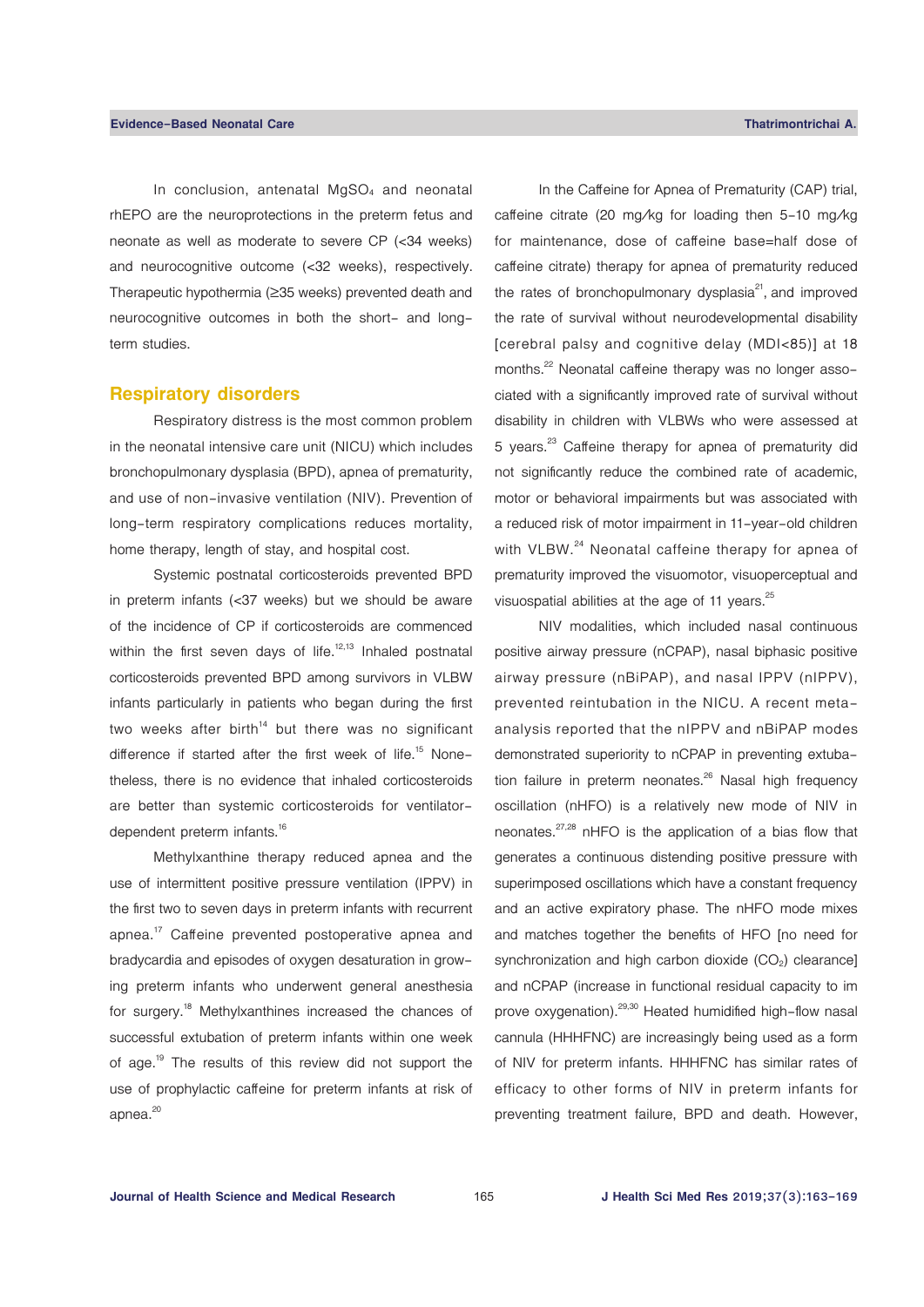most evidence is available for the HHHHFNC use as postextubation support. However, further research is needed to study the different modes of NIV for the prevention of extubation failure.

In conclusion, systemic corticosteroids after 1 week and inhaled corticosteroids during the first two weeks can prevent BPD in preterm infants. Methylxanthine therapy reduces apnea, use of IPPV ventilation, and short- and long-term neurodevelopmental disability. Nasal IPPV and BiPAP are more effective in preventing extubation failure compared to nCPAP.

#### **Cardiovascular disorders**

Patent ductus arteriosus (PDA) increases the risk of BPD, necrotizing enterocolitis (NEC) or the need for surgical ligation. Indomethacin therapy is the standard treatment for medical ligation of PDA. Ibuprofen and paracetamol therapies are the alternative treatments for PDA. There were no significant differences between paracetamol and either ibuprofen or indomethacin in the failure to close a PDA in preterm or low birth weight infants. However, gastrointestinal bleeding was lower in the paracetamol group versus the ibuprofen group [RR (95% CI) 0.28 (0.12, 0.69)]. The serum levels of creatinine were lower in the paracetamol group compared with either the ibuprofen or indomethacin group. Platelet counts and daily urine output were higher in the paracetamol group compared with either the ibuprofen or indomethacin group.<sup>31</sup> Therefore, paracetamol is an alternative treatment if a neonate has a bleeding tendency or renal insufficiency. However, long-term neurodevelopmental outcomes should be a concern following prenatal and postnatal exposure to paracetamol which needs more trials.

# **Gastrointestinal tract disorders**

Human milk feeding, prebiotics, prebiotics, synbiotics (probiotics and prebiotics), and lactoferrin make a balance in the intestinal microbiome and prevent NEC.<sup>32-34</sup> Evidencebased medicine, synbiotics, and probiotics can decreased NEC but not prebiotics alone.<sup>35</sup> Probiotics decreased the incidence of "all-cause mortality"<sup>36-39</sup>, "NEC stage II or greater", and "late-onset sepsis"<sup>40</sup> in preterm neonates. Strain-specific sub-meta-analyses showed a significant effect of probiotic mixtures and bifidobacteria on NEC.37 However, large and recent randomized controlled trials found no differences in the incidence of death, NEC, sepsis, or growth in preterm neonates who were given probiotics (*Bifidobacterium lactis* or *B. longum* or both<sup>41</sup> or *B. breve*<sup>42</sup>) compared to placebo. Enteral lactoferrin supplementation, with or without probiotics, decreased "late-onset sepsis" and "NEC stage II or III" in preterm infants without adverse effects.<sup>43</sup>

#### **Sepsis**

Chorioamnionitis or intra-amniotic infection is associated with significant maternal, perinatal, and long-term adverse outcomes. "Intrauterine inflammation or infection or both" can be abbreviated as "Triple I"44,45 and used instead of chorioamnionitis. The definition and treatment of clinical chorioamnionitis and suspected Triple I following new evidence are given in Table 1.<sup>44,45</sup>

Administration of intravenous immunoglobulin (IVIG) for prophylaxis showed a significant reduction in sepsis [RR (95% CI) 0.85 (0.74, 0.98)] from 17.2% to 14.5% in preterm and/or low birth weight infants. $46$ However, there were no statistically significant differences in mortality from infection for either prophylaxis or treatment with IVIG administration.<sup>46,47</sup> Moreover, IgM-enriched IVIG did not significantly reduce mortality during hospital stay in infants with suspected infection. Routine administration of IVIG or IgM-enriched IVIG to prevent mortality in infants with suspected or proven neonatal infection is not recommended.47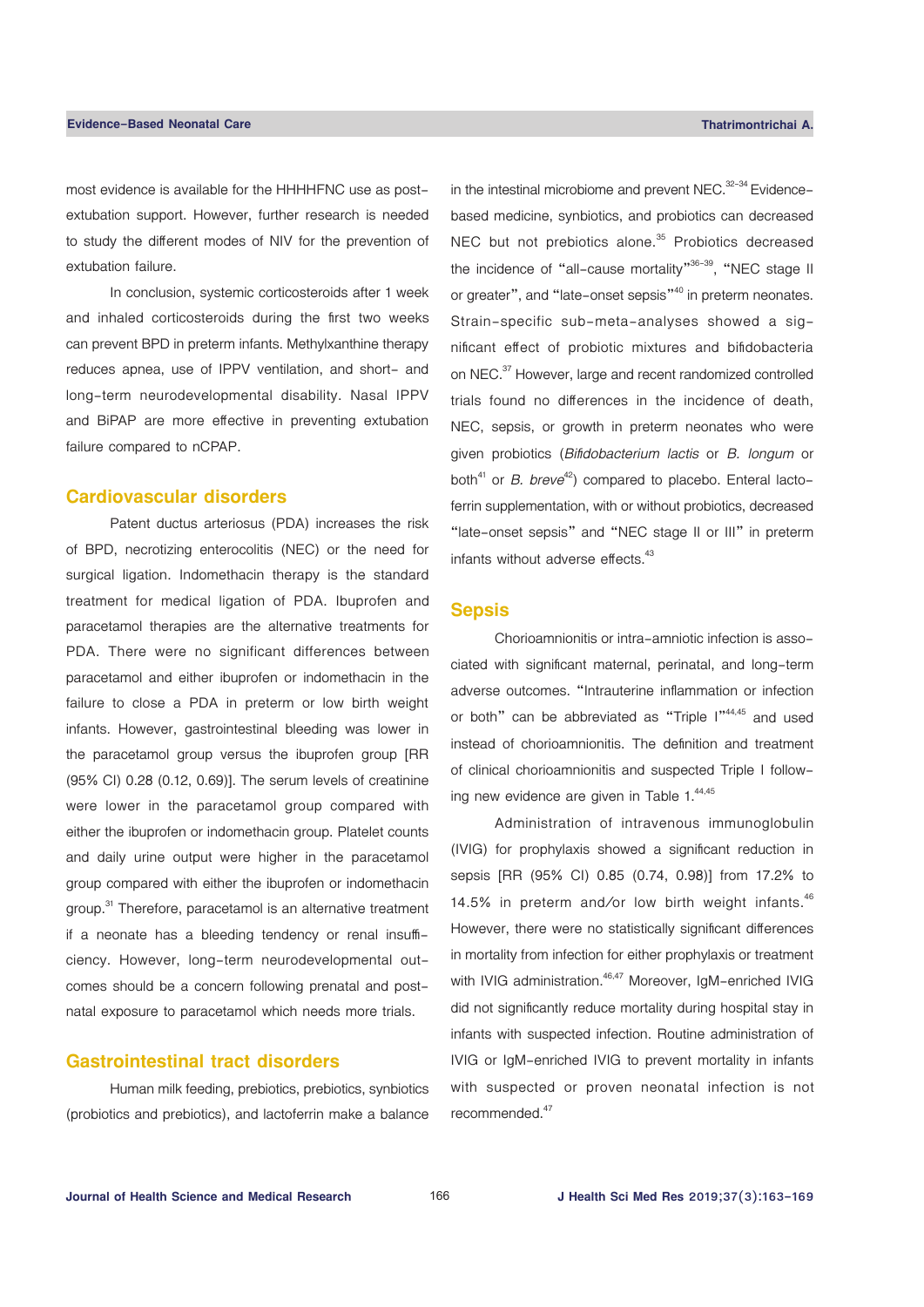**Table 1** Comparison of definition and treatment in healthy-appearing or asymptomatic neonates between clinical chorioamnionitis and suspected Triple I

| <b>Scope</b> | <b>Clinical chorioamnionitis</b>               | <b>Suspected Triple I</b>                                                      |
|--------------|------------------------------------------------|--------------------------------------------------------------------------------|
| Definition   | 1. Presence of maternal fever of greater than  | 1. Maternal oral temperature 39.0 $^{\circ}$ C or greater on any one occasion  |
|              | 38 °C and                                      | without a clear source (if the oral temperature is $38.0-39.0$ °C,             |
|              | 2. At least 2 of the following criteria:       | repeat the measurement in 30 minutes; if the repeat value remains              |
|              | 2.1 Maternal leukocytosis (greater than        | at least 38.0 °C, it is documented fever)                                      |
|              | 15,000 cells/mm <sup>3</sup> )                 | 2. Any of the following:                                                       |
|              | 2.2 Maternal tachycardia (greater than 100     | 2.1 Baseline fetal tachycardia (greater than 160 beats per min for             |
|              | beats/minute)                                  | 10 min or longer, excluding accelerations, decelerations, and                  |
|              | 2.3 Fetal tachycardia (greater than 160        | periods of marked variability)                                                 |
|              | beats/minute)                                  | 2.2 Maternal white blood cell count greater than 15,000 per mm <sup>3</sup> in |
|              | 2.4 Uterine tenderness                         | the absence of corticosteroids                                                 |
|              | 2.5 Foul odor of the amniotic fluid            | 2.3 Definite purulent fluid from the cervical os                               |
| Treatment    | -require antimicrobial agents soon after birth | -Gestational age less than 35 weeks: work-up (complete blood count             |
|              | and independent on gestational age and         | and C-reactive protein) and empirical antimicrobial prophylaxis                |
|              | results of initial complete blood count and    | -Gestational age 35 weeks or greater: observe and re-evaluation                |
|              | C-reactive protein                             | (close monitor within 6 hours until observe 48 hours of life)                  |

Prophylactic oral/topical non-absorbed antifungal agents [RR (95% CI) 0.20 (0.14, 0.27)]<sup>48</sup> and prophylactic systemic antifungal agents [RR (95% CI) 0.43 (0.31,  $0.59$ ]<sup>49</sup> found a statistically significant reductions in the incidence of invasive fungal infection (IFI) in VLBW infants from 31.1% to 3.8% and 12.9% to 6.3%, respectively. However, the incidence of IFI was very high in the control groups. The incidence of IFI in VLBW infants at Songklanagarind Hospital was 2.0% which was lower than the intervention group. Therefore, the routine prophylaxis of both administrations needs an understanding of the local epidemiology.

In conclusion, neonatal sepsis should be considered differently between clinical trial efficacy and real-world effectiveness including the local epidemiology.

## **Conclusion**

Evidence-based practice is imperative care to improve the outcomes. Besides reduced mortality, longterm morbidities or neurodevelopmental outcomes should be the concerns for the best quality of life. Better outcomes in preterm infants have a high cost-effectiveness for long life.

#### **References**

- 1. Thatrimontrichai A. Best practice of neonatal care in Canada. Songkla Med J 2014;32:55-62.
- 2. Thatrimontrichai A. Care of preterm infant in Canada. Songkla Med J 2014;32:117-28.
- 3. Shepherd E, Salam RA, Middleton P, Makrides M, McIntyre S, Badawi N, et al. Antenatal and intrapartum interventions for preventing cerebral palsy: an overview of Cochrane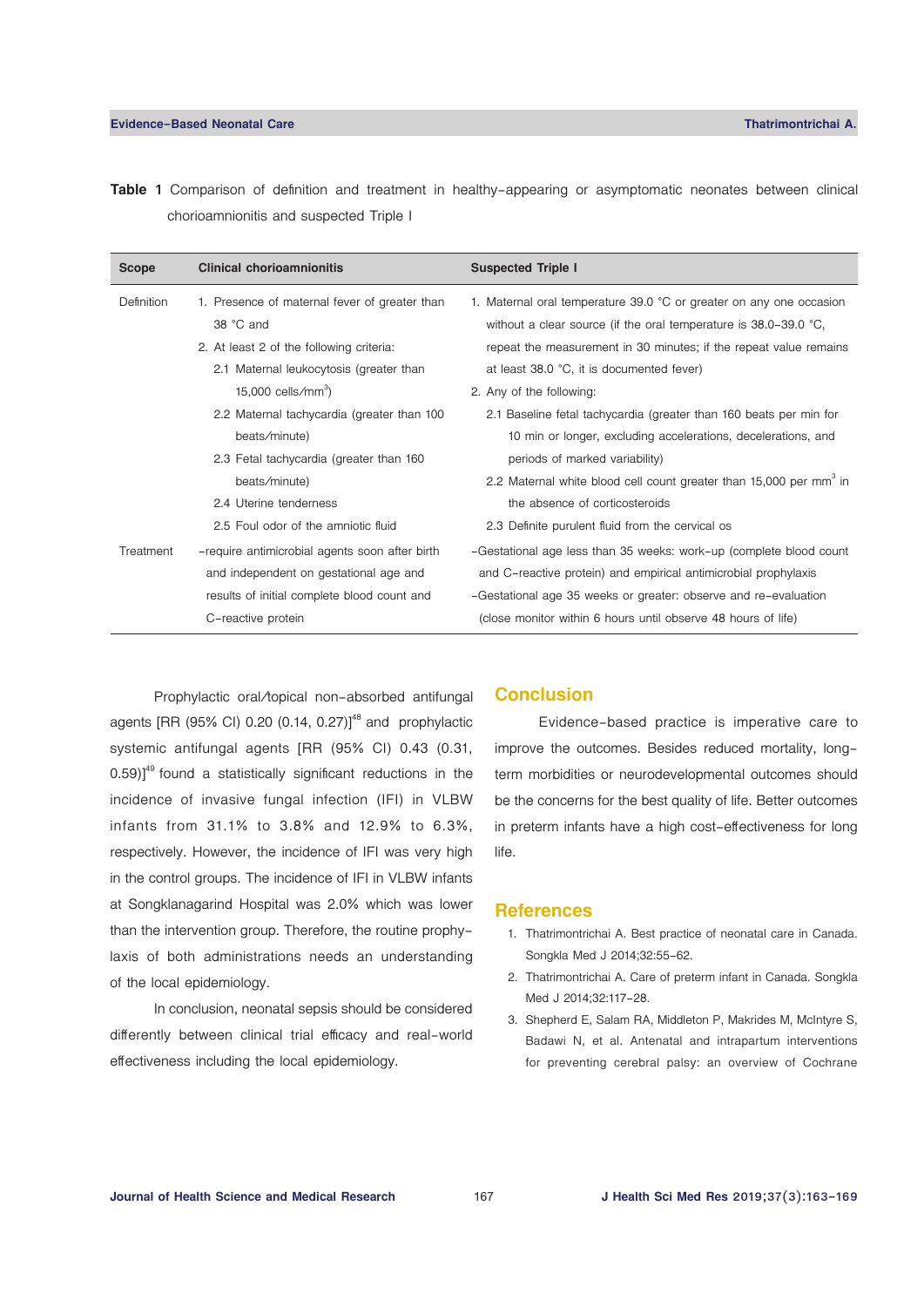systematic reviews. Cochrane Database Syst Rev 2017;8: CD012077.

- 4. Zeng X, Xue Y, Tian Q, Sun R, An R. Effects and safety of magnesium sulfate on neuroprotection: a meta-analysis based on PRISMA guidelines. Medicine (Baltimore) 2016;95: e2451.
- 5. The American College of Obstetricians and Gynecologists Committee on Obstetric Practice Society for Maternal–Fetal Medicine. Committee Opinion No 652: Magnesium Sulfate Use in Obstetrics. Obstet Gynecol 2016;127:E52-3.
- 6. Fischer HS, Reibel NJ, Buhrer C, Dame C. Prophylactic early erythropoietin for neuroprotection in preterm infants: a metaanalysis. Pediatrics 2017;139. doi: 10.1542/peds.2016-4317.
- 7. Crowther CA, Middleton PF, Voysey M, Askie L, Duley L, Pryde PG, et al. Assessing the neuroprotective benefits for babies of antenatal magnesium sulphate: an individual participant data meta-analysis. PLoS Med 2017;14. doi: 10.1371/journal. pmed.1002398
- 8. Jacobs SE, Berg M, Hunt R, Tarnow-Mordi WO, Inder TE, Davis PG. Cooling for newborns with hypoxic ischaemic encephalopathy. Cochrane Database Syst Rev 2013;1:CD003311.
- 9. Laptook AR, Shankaran S, Tyson JE, Munoz B, Bell EF, Goldberg RN, et al. Effect of therapeutic hypothermia initiated after 6 hours of age on death or disability among newborns with hypoxic-ischemic encephalopathy: a randomized clinical trial. JAMA 2017;318:1550-60.
- 10. Shankaran S, Laptook AR, Pappas A, McDonald SA, Das A, Tyson JE, et al. Effect of depth and duration of cooling on death or disability at age 18 months among neonates with hypoxic-ischemic encephalopathy: a randomized clinical trial. JAMA 2017;318:57-67.
- 11. Azzopardi D, Strohm B, Marlow N, Brocklehurst P, Deierl A, Eddama O, et al. Effects of hypothermia for perinatal asphyxia on childhood outcomes. N Engl J Med 2014;371: 140-9.
- 12. Doyle LW, Cheong JL, Ehrenkranz RA, Halliday HL. Late (>7 days) systemic postnatal corticosteroids for prevention of bronchopulmonary dysplasia in preterm infants. Cochrane Database Syst Rev 2017;10:CD001145.
- 13. Doyle LW, Cheong JL, Ehrenkranz RA, Halliday HL. Early (<8 days) systemic postnatal corticosteroids for prevention of bronchopulmonary dysplasia in preterm infants. Cochrane Database Syst Rev 2017;10:CD001146.
- 14. Shah VS, Ohlsson A, Halliday HL, Dunn M. Early administration of inhaled corticosteroids for preventing chronic lung disease in very low birth weight preterm neonates. Cochrane Database Syst Rev 2017;1:CD001969.
- 15. Onland W, Offringa M, van Kaam A. Late (>/=7 days) inhalation corticosteroids to reduce bronchopulmonary dysplasia in preterm infants. Cochrane Database Syst Rev 2017;8:CD002311.
- 16. Shah SS, Ohlsson A, Halliday HL, Shah VS. Inhaled versus systemic corticosteroids for the treatment of bronchopulmonary dysplasia in ventilated very low birth weight preterm infants. Cochrane Database Syst Rev 2017;10: CD002057.
- 17. Henderson-Smart DJ, De Paoli AG. Methylxanthine treatment for apnoea in preterm infants. Cchrane Database Syst Rev 2010; 12:CD000140.
- 18. Henderson-Smart DJ, Steer P. Prophylactic caffeine to prevent postoperative apnea following general anesthesia in preterm infants. Cochrane Database Syst Rev 2001;4: CD000048.
- 19. Henderson-Smart DJ, Davis PG. Prophylactic methylxanthines for endotracheal extubation in preterm infants. Cochrane Database Syst Rev 2010;12:CD000139.
- 20. Henderson-Smart DJ, De Paoli AG. Prophylactic methylxanthine for prevention of apnoea in preterm infants. Cochrane Database Syst Rev 2010;12:CD000432.
- 21. Schmidt B, Roberts RS, Davis P, Doyle LW, Barrington KJ, Ohlsson A, et al. Caffeine therapy for apnea of prematurity. N Engl J Med 2006;354:2112-21.
- 22. Schmidt B, Roberts RS, Davis P, Doyle LW, Barrington KJ, Ohlsson A, et al. Long-term effects of caffeine therapy for apnea of prematurity. N Engl J Med 2007;357:1893-902.
- 23. Schmidt B, Anderson PJ, Doyle LW, Dewey D, Grunau RE, Asztalos EV, et al. Survival without disability to age 5 years after neonatal caffeine therapy for apnea of prematurity. JAMA 2012;307:275-82.
- 24. Schmidt B, Roberts RS, Anderson PJ, Asztalos EV, Costantini L, Davis PG, et al. Academic performance, motor function, and behavior 11 years after neonatal caffeine citrate therapy for apnea of prematurity: an 11-year follow-up of the cap randomized clinical trial. JAMA Pediatr 2017;171:564-72.
- 25. Murner-Lavanchy IM, Doyle LW, Schmidt B, Roberts RS, Asztalos EV, Costantini L, et al. Neurobehavioral outcomes